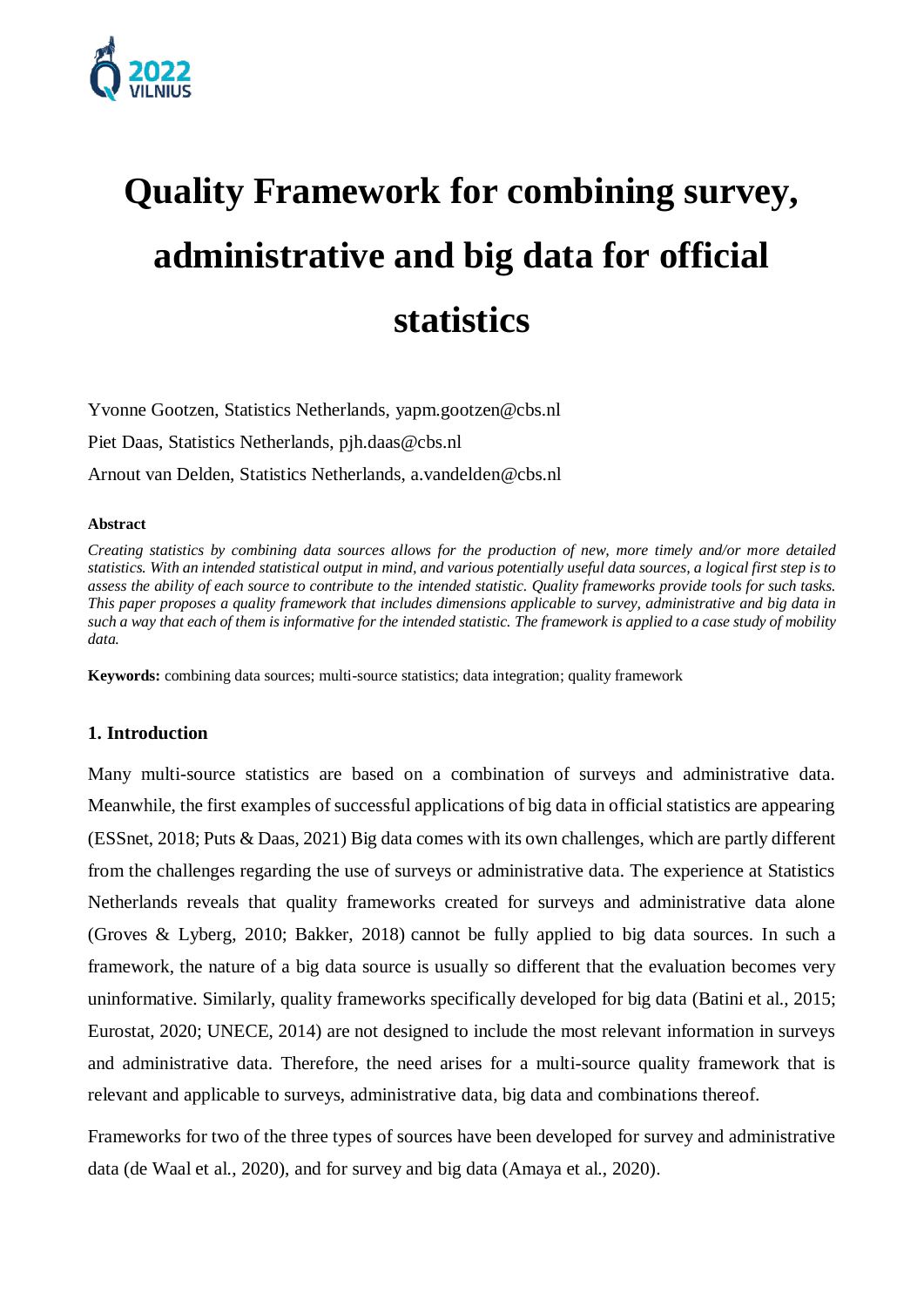

Quality frameworks agnostic to the type of input data are often focussed on statistical output rather than on the input data (OECD, 2011; UN, 2018). Though the intended application of such frameworks is not specifically to assess a single data source for the purpose of creating a multi-source statistic, the underlying quality dimensions are relevant to consider for specific sources (Puts & Daas, 2021; Schober et al., 2016).

This paper reports on the similarities observed between existing quality frameworks and proposes a framework based on combinations of surveys, administrative data and big data. In the proposed framework, the sources that one wants to combine are assessed individually. After this, the assessments per source are combined to judge whether the combination of sources can be used to produce the intended statistic. In terms of hyperdimensions of Karr, the proposed framework mainly focusses on the data hyperdimension of quality (Karr et al, 2006). The framework takes into account the target variable and target population of the intended statistic. Additionally, it includes the intended aggregation level of the intended statistic and any available accompanying data.

# **2. Dimensions for categorisation of data sets**

The quality framework presented in this paper is meant to categorise individual data sets. Each dimension consists of categories that were chosen such that the resulting categorisation is a summary of information relevant to the process of combining the data set with other data sets to create an intended statistic. The other data sets which are considered for combining with the current data set, are called accompanying data.

The *context* forms the basis for the perspective from which we will look at the data set, and should be determined before the data set is categorised. The context of the intended statistic consists of a target variable, target population and aggregation level of the intended statistic, as well as available accompanying data. The time dimension is considered part of the aggregation level.

More than one category may be applicable per dimension. We propose the following dimensions for categorising a data set for the purpose of combining with accompanying data sets to create an intended statistic, within a specified context:

*Relevance.* Does the data contain information relevant to the intended statistic?

- *Directly relevant.* The data contains the target variable, or a variable that so closely resembles the target variable which implies that no accompanying data, variable or model is needed to extract the target variable at the intended aggregation level.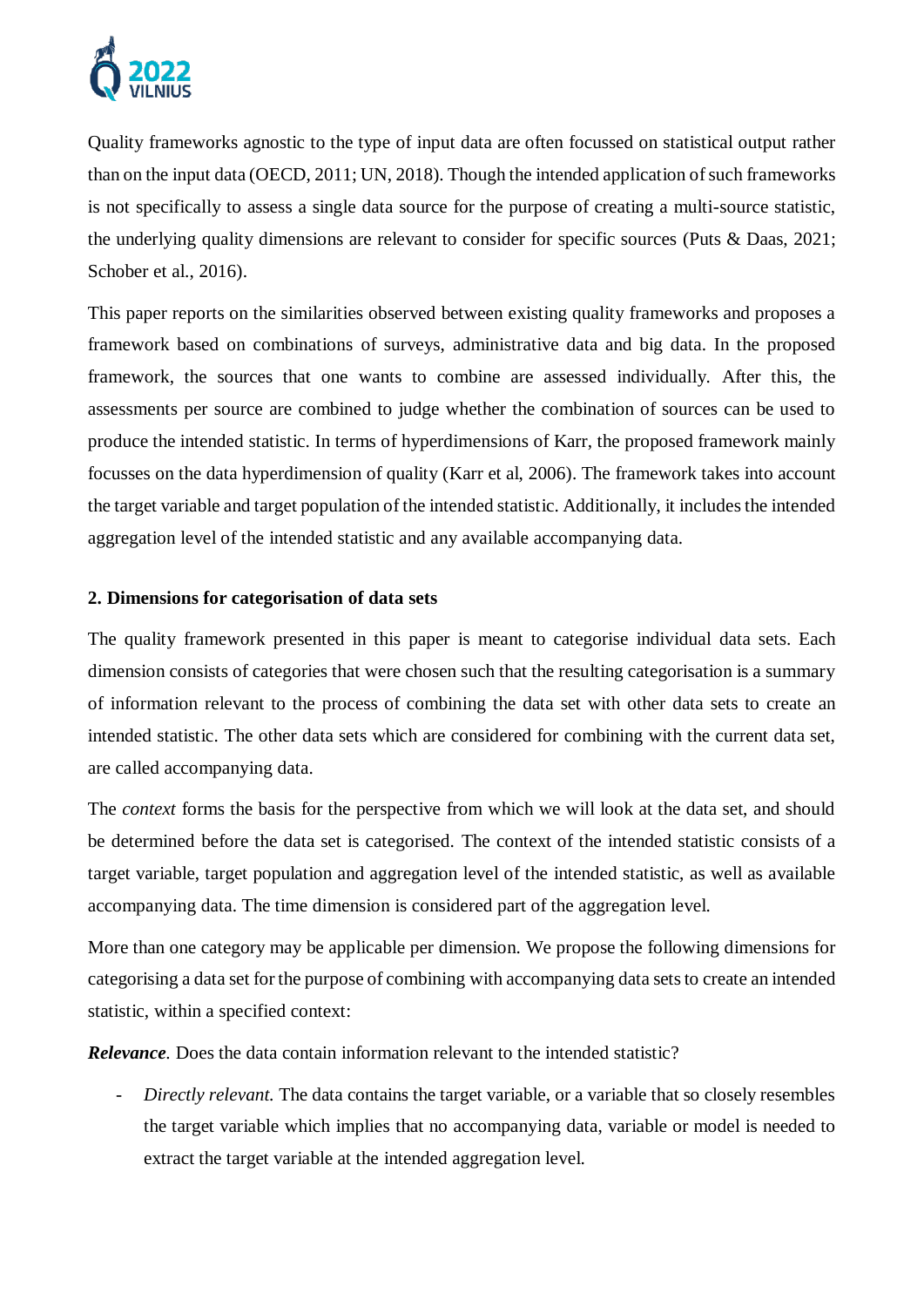

- Indirectly relevant. The data contains information that can be relevant, but only in combination with an accompanying data set, variable or model. Or the aggregation of the target variable is only available for a unit type which is non-trivially linked to the intended aggregation level.
- *Irrelevant.* The data does not contain information that is relevant to the user. If this data was not available, it would not influence the final result. If new accompanying data become available in the future, the classification in this category should be reconsidered.

*Population coverage.* How complete is the population in the data compared to the target population?

- *Perfect coverage*. Every unit in the target population occurs exactly once in the data.
- *Duplication.* The data contains units of the target population. Some units of the target population occur more than once in the data.
- *Undercoverage*. The data contains units of the target population. Some units of the target population are not present in the data.
- *Undetermined.* No direct link is available between the units in the data and the target population. No claims can be made about the coverage of the data set.
- *No unit-type coverage.* The unit type of the data is different from the unit type of the target population. Some accompanying data or modelling is needed to convert the unit type to that of the target population, before the population coverage can be assessed.

*Population representativity.* To what extend can we derive whether the set of units in the data represent the target population?

- *Known inclusion probabilities.* The inclusion probabilities of units are known. This includes cases with a probability sample or deterministic selection.
- *Unknown inclusion probabilities*. The inclusion probabilities of units are not known. This includes cases with a non-probability sample.
- *Non-zero inclusion probabilities.* All inclusion probabilities of units are larger than 0.
- *Zero inclusion probabilities.* Some inclusion probabilities are 0.
- *Undetermined.* Population representativity cannot be determined if no unique identifiers of units are available, or the unit type of the target population is not covered in the data. No accompanying variables are available to measure the representativity.

# *Variable validity.* How well does the data set measure the target variable?

*Perfect*. The definition of the target variable is identical to the definition used in the data and no measurement errors occur.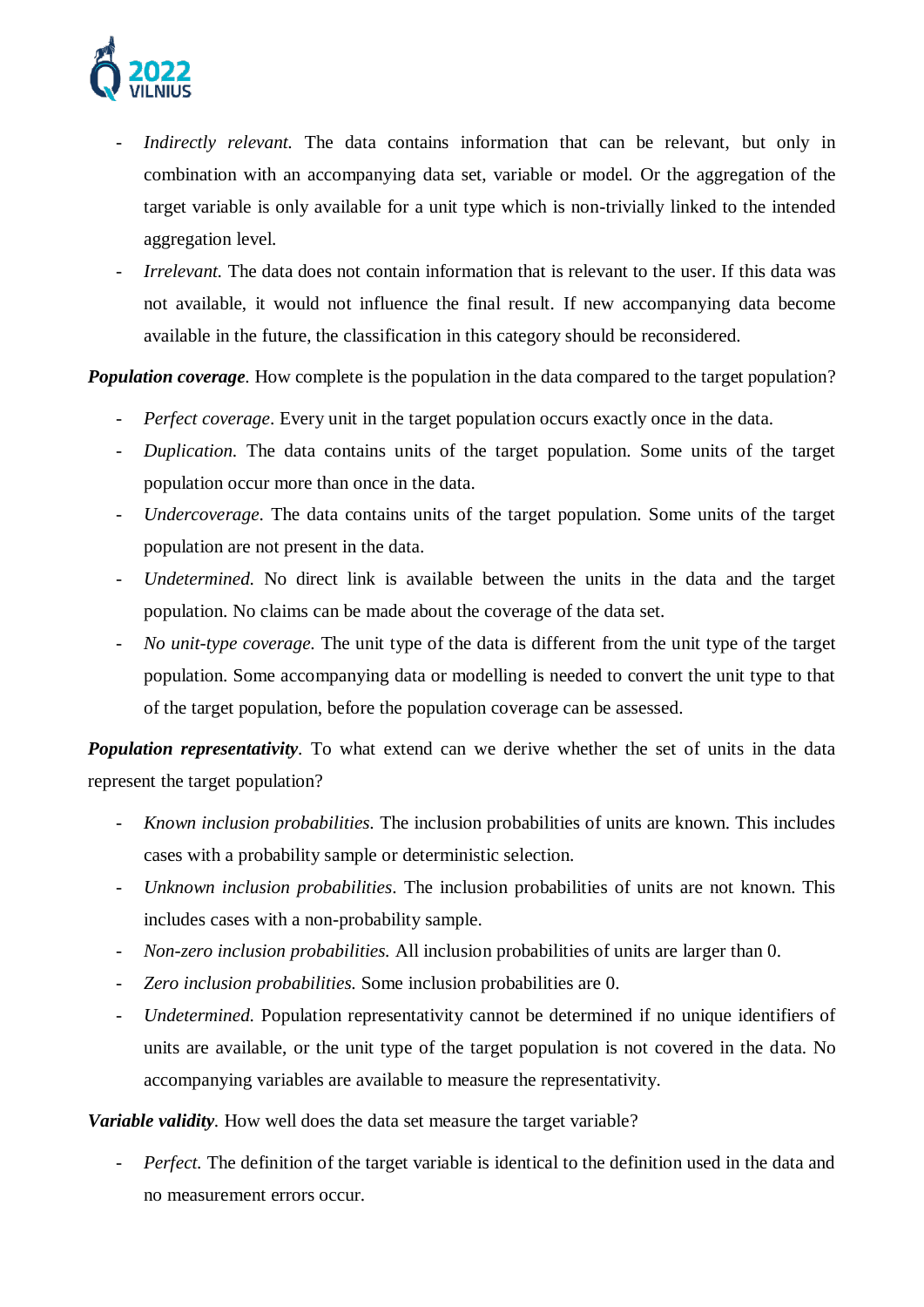

- *Definition inconsistency.* The definition of the target variable or unit type is different from the definitions in the data. Definition inconsistency is also known as concept (in)validity.
- *Measurement error.* A measurement error causes the values in the data to be different than the intended definition in the data set.
- *Modelling error.* The variable in the data set was previously derived from a different variable by imperfect modelling.
- *Processing error.* The variable contains errors from a previous processing step.
- *Causal error.* Errors have been introduced by disregarding causal connections between variables in a previous version of the data (or multiple data sets if the current set is a combination of data sets).
- *Undetermined.* The definition, measurement process or modelling process of the variable in the data is (partially) unknown.

*Concept stability.* Does the assessment of the data set in the variable validity dimension remain stable over time?

- *Stable.* The level of definition consistency, measurement error and modelling error of the data set compared to the target variable are stable over time.
- *Concept drift*. The level of definition consistency of the data set compared to the target variable changes over time. Note that this can also be due to a change of definition in the target variable over time, when the change is not present in the data set.
- *Unstable.* Either the measurement error or modelling error of the data set changes over time.
- *Not applicable.* For the purpose of this study, the concept stability is irrelevant. This may be the case for sources where the target variable is not included in the data source.

*Correctability*. Can inaccuracies (such as bias) in the data be corrected by modelling or by combining with other data sets?

- *Unnecessary.* No correction is needed because the data accurately measures the target variable.
- Self-correctable. The inaccuracies in the data set can be corrected using accompanying variables in the data set itself, without usage of other data sets.
- *Supplement-correctable.* The bias in the data set can be corrected using other accompanying sets, possibly by linking them with variables from the current data set.
- *Uncorrectable.* The data cannot be corrected within the given context.
- *Undetermined.* It is unclear whether the data can be corrected within the given context.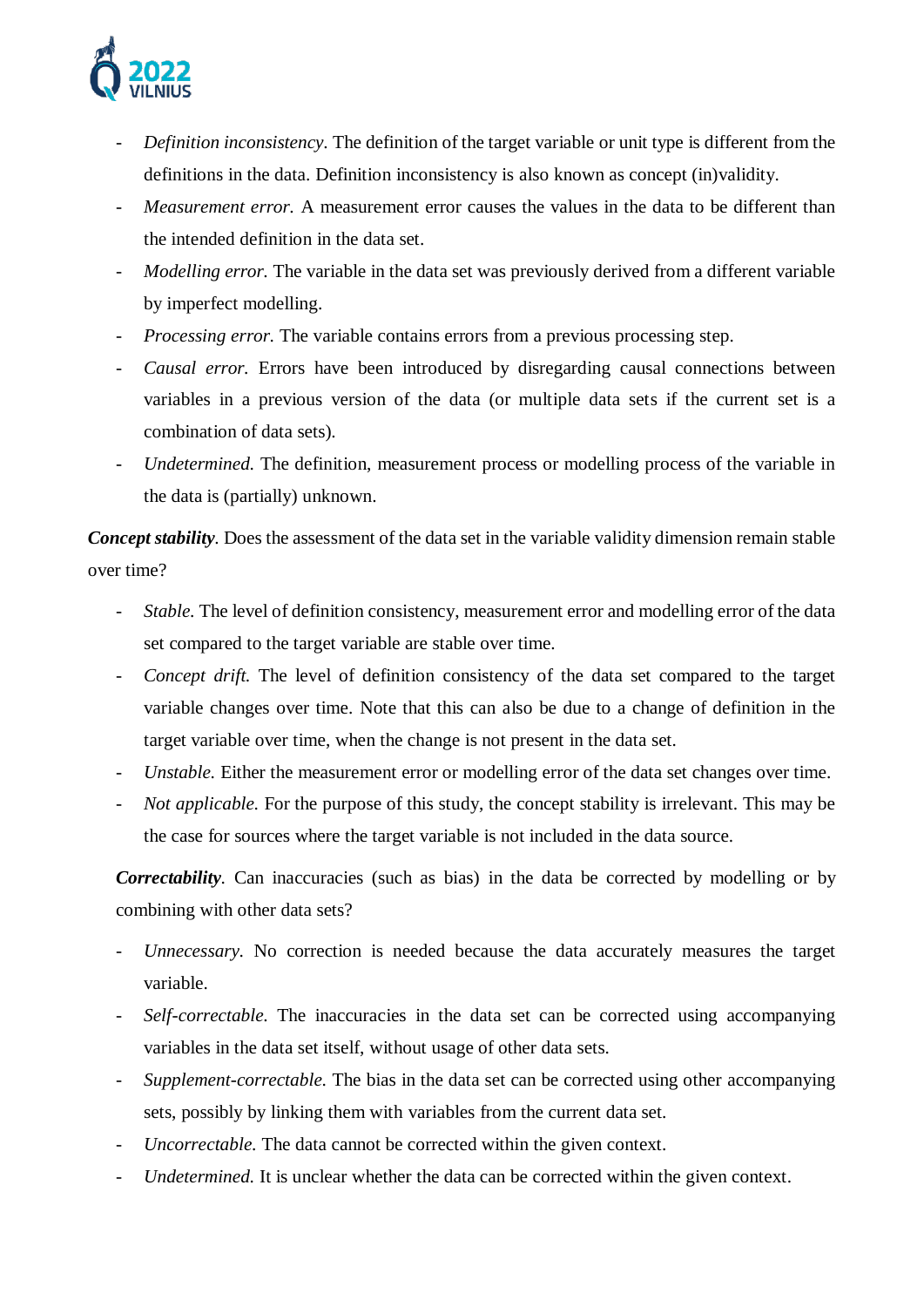

*Recentness.* What is the nature of the time lag between the occurrence of a phenomenon and the moment it is first reported in the data?

- *Event-based.* The data related to an event becomes available relatively soon after the event occurred, without grouping multiple events into a single "delivery" of data, resulting in a stream of data.
- *Periodically.* A system is in place that guarantees a periodical release of data. The system includes some automatic processing of the data, which possibly includes aggregation.
- *Sporadically.* Availability of the data is dependent on individual actions that are hard to anticipate. Or there might not be any guarantee that a successor of a data set will become available in the future.

*Processing timing.* What is the nature of the time lag between obtaining access to the data and the intended statistic being ready for publication?

- *Instantly*. An automatic system is in place that ensures data can be processed virtually instantly, which is at least before the next instalment of data is available.
- *Automated.* Whenever a new instalment of data is available, it can be processed with few human interventions.
- *Individually.* The data is processed manually and the process is started on request each time a new instance of the data becomes available.

*Accessibility.* To what extent are there limitations to access the data?

- *Full access.* Legal access is guaranteed for the foreseeable future and does not limit the options based on the technical availability of the data. Usage of the data is allowed for the publication of the intended statistic.
- *Paid access.* The data is accessible for a financial compensation.
- *Limited access*. Legal issues either prevent the user from accessing the full data or limit the scope of the intended statistic.
- *No access.* There is currently no access to the data, or usage of the data for the intended statistic is not allowed.

*Meta-data.* To what extend are the definitions of the variables known?

- *Synergetic.* The metadata is complete and well defined and fits perfectly with metadata from accompanying data sets and the intended statistic.
- *Well-defined.* The metadata is complete and well defined, but does not fit well with metadata from accompanying data sets or the intended statistic.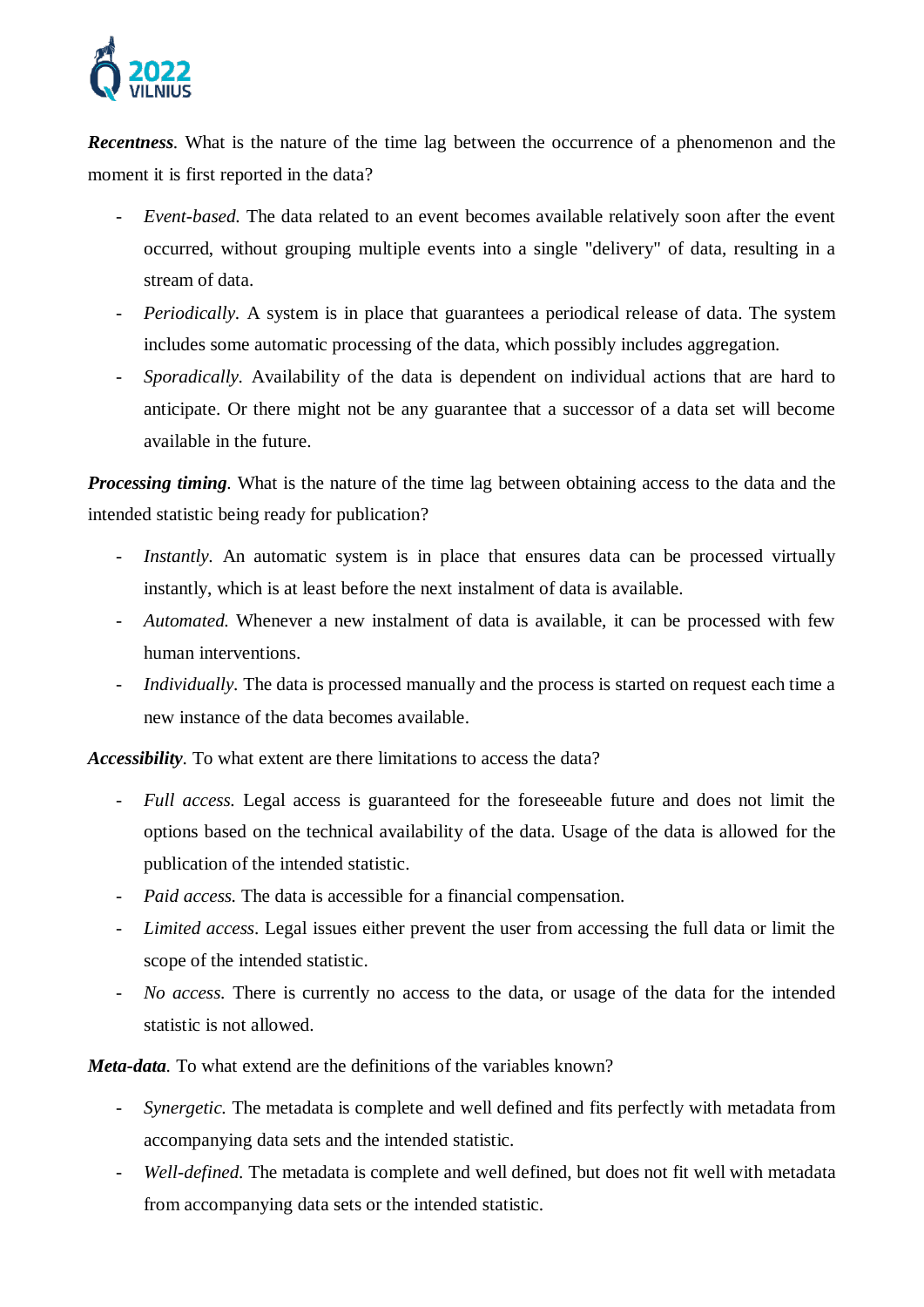

- *Ill-defined.* The metadata is largely available, but vague and allows for multiple interpretations.
- *Incomplete.* The metadata is largely unavailable, and exploratory data analysis or assumptions are necessary to interpret the data.

*Comparability.* How well can the results of the research be compared to results of parallel research?

- *Fully comparable.* There is a general consensus of definitions used in the data and in parallel projects.
- *Semi comparable.* Some discrepancies between definitions in the data and in parallel projects can be expected, but a conversion allows for the outcome of the study to be compared to parallel studies.
- *Non-comparable.* The definitions used are different to such an extent that it is unlikely the results will be comparable to parallel studies.

The dimensions population coverage, population representativity, variable validity, concept stability and correctability all fall under the umbrella of accuracy. The dimensions recentness and processing timing both fall under the umbrella of timeliness and punctuality.

## **3. Case Study**

We illustrate the proposed quality framework by applying it to a study -at Statistics Netherlandswhere administrative data, survey data and big data were combined to Dutch road network data (Gootzen et al, 2022). A similar approach was applied to a metro network on city level (Gootzen et al, 2020). Traffic intensities on the road network in the Netherlands were studied by combining four different sources. The four data sources each have their own unit types and, at a first glance, do not seem suitable to be combined. The first source concerns a combination of different administrative data sets. The second source is the ODiN survey, where people are asked to report on their transportation movements during a particular day. The survey data contains a sample of persons that travel for work with a known transportation modality. It was used to train a model that determines the probability of a certain modality, given the background characteristics of a person. This model was applied to the combined set of administrative data, which was subsequently aggregated into an origin-destination (OD) matrix. The OD-matrix is composed of pairs of neighbourhoods and the expected number of people that travel to work by car. The third source is based on Open Street Map data, more specifically the road network of the Netherlands (Open Street Map, 2022). Using Open Trip Planner (2022), the OD-pairs were converted to routes consisting of road segments which resulted in an expected intensity for each road segment. The last source is traffic loop data which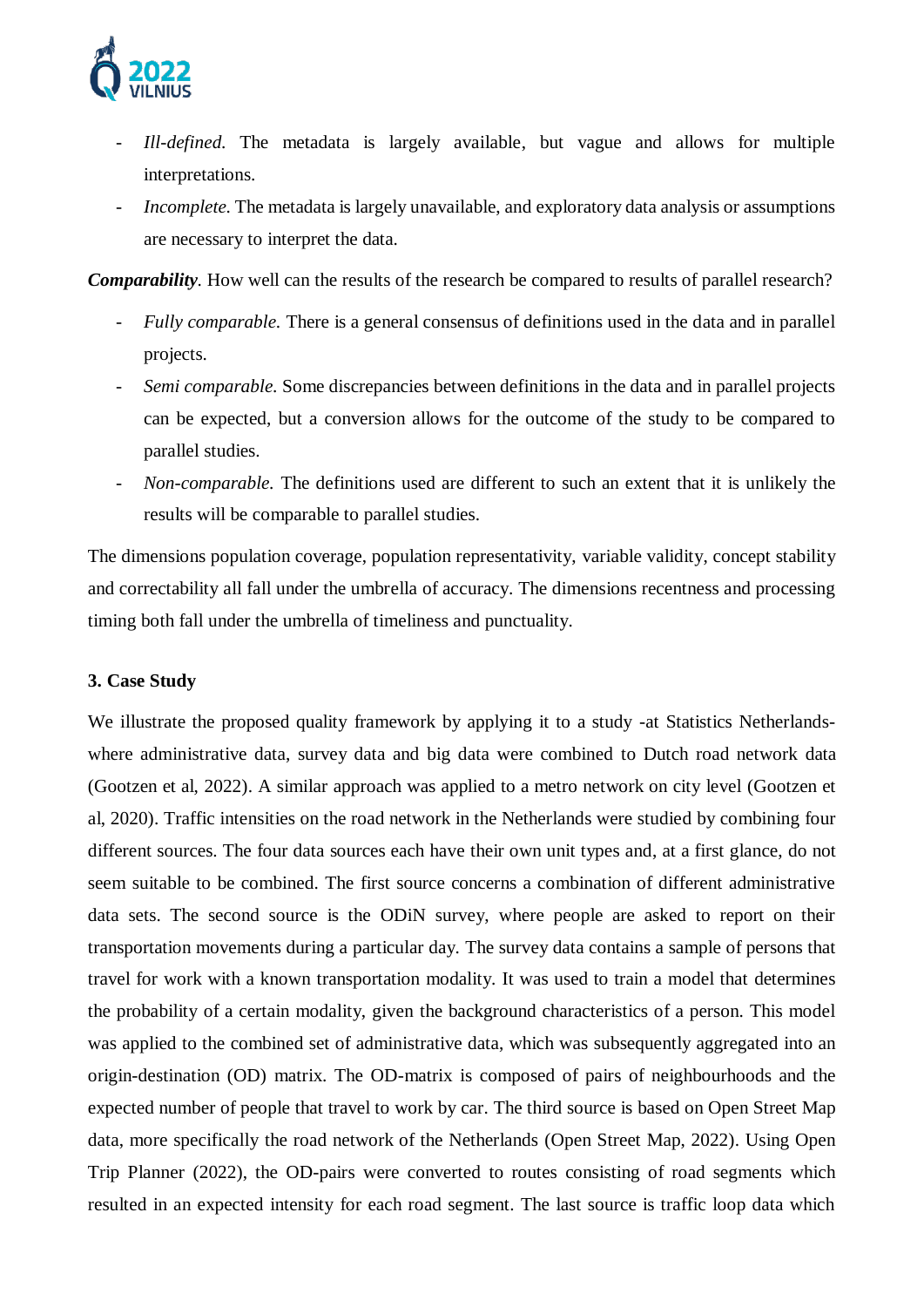

contains observations of traffic intensities for road segments per minute (Puts et al, 2018). The minute-based data was aggregated to one value for each sensor by taking the sum of all observations during the morning rush hour. This way, most travel from home to work is taken into account while minimizing the inclusion of travel for leisure or travel from work to home, which tends to happen outside of the morning rush hour. In short, this resulted in two variables for a set of road segments: expected intensity and observed intensity. This allowed for validation and calibration of the model that led to the expected intensity. The complete approach applied for combining the four sources mentioned is described in detail in the references mentioned above.

Before applying the framework to the available data sets, let us first formalize the context of the study. The target variable is the number of cars and the target population is the road segments in the Netherlands. Since we are classifying one source at a time, the accompanying data sources are the three remaining sources not subject to classification. The aggregation level is defined as the morning rush hour peak per road segment. Table 1 shows the result of applying the quality framework on the data sets used in the case study, given this context.

Let us discuss some of the assigned classifications and how they were overcome by combining with accompanying sources. These notes are marked by corresponding numbers in the Table 1.

- 1) Since the target population consists of road segments and the unit type of administrative data is person, we can claim there is no unit-type coverage. The route planner (fed by the location variables in the administrative data) acts as a converter between the two unit types.
- 2) The dimension *concept stability* is not relevant for these sources since the target variable of the intended statistic is not present in these sources.
- 3) The available infrastructure for travel may change over time. This may affect the calculated routes from the infrastructure data. Though infrastructure data may seem robust over time, it is important to use a data set that corresponds to the time stamp of the administrative data and the sensor data.
- 4) The minute-based data was aggregated from 5 a.m. to 9 a.m. to resemble the morning rush hour. To correct for measurement errors, the aggregate was averaged for all regular working days during a full month. Since these corrections were applied without using accompanying data, the sensor data was categorised as self-correctable.
- 5) It is likely that other countries have similar data that could be used in the same role if this project were to be applied in another country.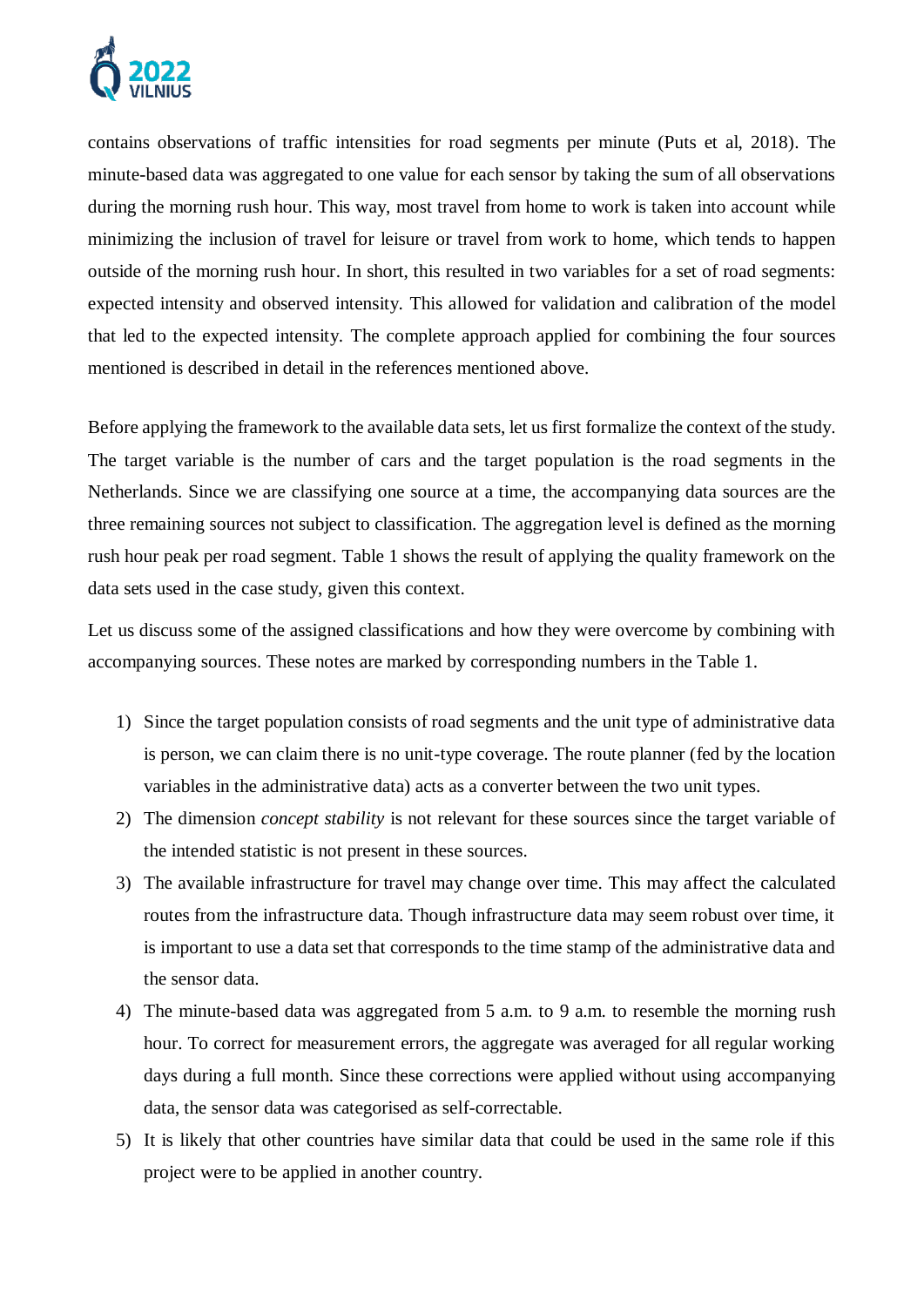

| <b>Dimension</b>               | Admin. data                                     | <b>Survey data</b>         | Infra. data                         | <b>Sensor</b> data                                |
|--------------------------------|-------------------------------------------------|----------------------------|-------------------------------------|---------------------------------------------------|
| Relevance                      | Indirectly relevant                             | Indirectly<br>relevant     | Indirectly<br>relevant              | Directly<br>relevant                              |
| Population<br>Coverage         | No unit-type coverage<br>(1)                    | No unit-type<br>coverage   | Perfect<br>coverage                 | Undercoverage                                     |
| Population<br>representativity | Undetermined                                    | Undetermined               | Known<br>inclusion<br>probabilities | Known<br>inclusion<br>probabilities               |
| <b>Variable</b><br>validity    | Definition<br>inconsistency,<br>modelling error | Measurement<br>error       | Target variable<br>not present      | Measurement<br>error, definition<br>inconsistency |
| Concept<br>stability           | Not applicable (2)                              | Not applicable<br>(2)      | Concept drift<br>(3)                | <b>Stable</b>                                     |
| Correctability                 | Supplement-correctable                          | Supplement-<br>correctable | Unnecessary                         | Self-correctable<br>(4)                           |
| <b>Recentness</b>              | Periodically                                    | Periodically               | Periodically                        | Event-based                                       |
| <b>Processing</b><br>timing    | Automated                                       | Automated                  | Automated                           | Automated                                         |
| <b>Accessibility</b>           | <b>Full access</b>                              | <b>Full access</b>         | <b>Full access</b>                  | <b>Full access</b>                                |
| Meta-data                      | Synergetic                                      | Synergetic                 | Well-defined                        | Well-defined                                      |
| Comparability                  | Semi comparable                                 | Semi<br>comparable         | Fully<br>comparable                 | Fully<br>comparable (5)                           |

**Table 1. Application of the proposed quality framework to the case study.**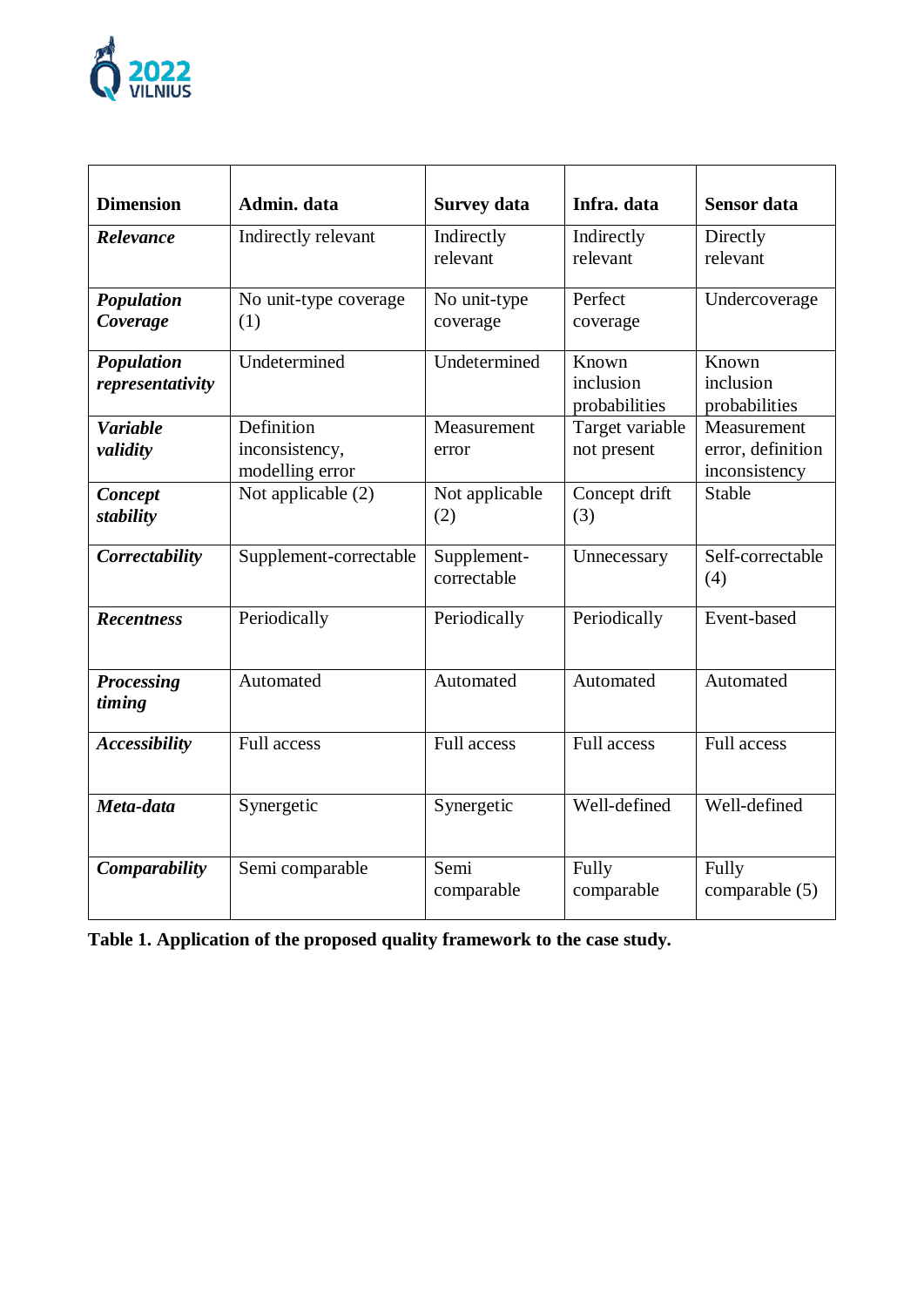

# **4. Conclusion & discussion**

In this paper, we propose a quality framework for combining administrative data, survey data and big data for official statistics. The quality framework was applied to a case study where all three types of sources were combined. Applying the framework to each source separately and comparing the outcome as a whole allowed for an overview of the challenges that were encountered during the case study. This study illustrated a number of key points, particularly when non-trivial modelling steps were included to obtain the intended statistic. In the case study, one data source served as a link between the two populations. Here, it became clear that even though the populations differed in a number of sources, they could still be combined towards the intended statistic. The combination of categorisations for each source helps to identify the key points beforehand and helps to identify similar situations, which allows for re-use of the solution.

# **5. References**

Amaya, A., Biemer, P. P. & Kinyon, D., 2020. Total error in a big data world: adapting the TSE framework to big data. *Journal of Survey Statistics and Methodology,* pp. 89-119.

Bakker, B. F., 2018. *Quality evaluation of register-based statistics.* Krakow, European Conference on Quality in Official Statistics.

Batini, C., Rula, A., Scannapieco, M. & Viscusi, G., 2015. From Data Quality to Big Data Quality. *Journal of Database Management,* pp. 60-82.

Citro, C., 2014. From multiple modes for surveys to multiple data sources for estimates. *Survey Methodology,* pp. 137-161.

de Waal, T., van Delden, A. & Scholtus, S., 2020. Commonly used methods for measuring output quality of multisource statistics. *Spanish journal of statistics,* pp. 79-107.

De Waal, T., Van Delden, A. & Scholtus, S., 2020. Multi-source Statistics: Basic Situations and Methods. *International Statistical Review,* pp. 203-228.

ESSnet Big Data, 2018. *Report about possible new statistical output based on (European) AIS data,*  sl: Eurostat.

eurostat, 2020. *ESSnet Big Data II, Workpackage K: Methodology and quality, Deliverable K5: First draft of the methodological report,* sl: eurostat.

Gootzen, Y., Roos, M. & Bostanci, I., 2022. *Data Collection for City and Subnational Statistics - Milestone: comparison between patterns from register- and big data sources in the mobility network,* sl: Statistics Netherlands.

Gootzen, Y., Roos, M. & Mussman, B., 2020. *Combining data sources to gain new insights in mobility.* [Online]